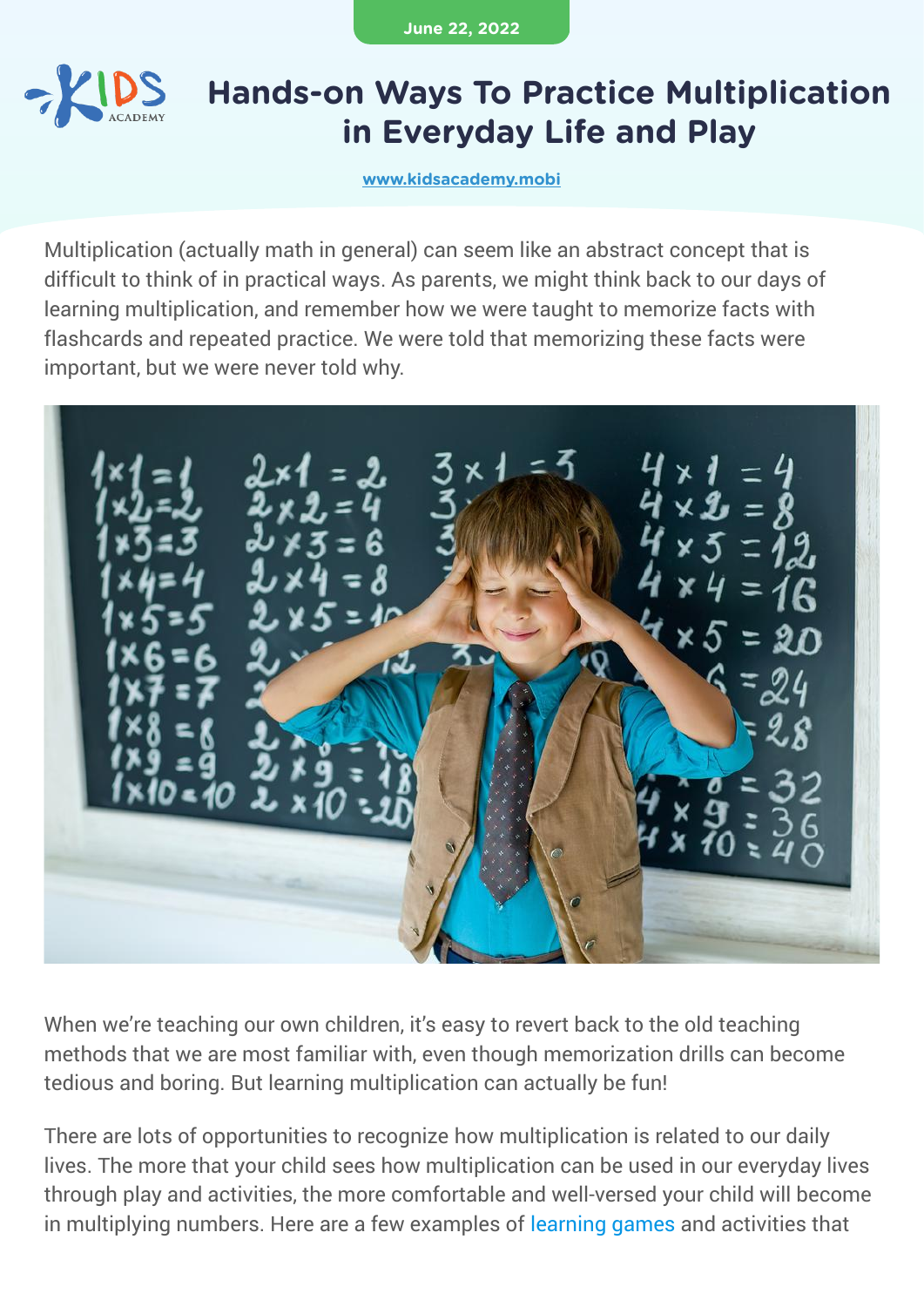you and your child can do together to reinforce multiplication concepts. After trying out these activities, you can explore further ideas [here](https://www.kidsacademy.mobi/storytime/arrays-and-skip-counting-multiplication/).

# Activities That Help Learn Multiplication While Play

#### A Math Twist on Hop-Scotch

Spend a sunny day outside with your child playing hopscotch. Using some colorful chalk, create a hopscotch path that ranges from 1-20. Rather than playing the traditional way, challenge your child to skip the rock to any number and recite a multiplication fact that equals that number before hopping to that number. For instance, imagine that the child tosses the rock to 8. They might say "4 times 2 equals 8" before jumping to that number. You might have your child create an additional hopscotch for you with larger numbers so that your child can also "quiz" you!



For younger children, you might also draw the squares closer together so that your child can easily hop several spaces. Encourage your child to skip count by 2s by hopping to 2,4,6 etc. Each time they hop, ask them to tell you how many times they've hopped and reinforce that each hop number times two equals the number that they land on.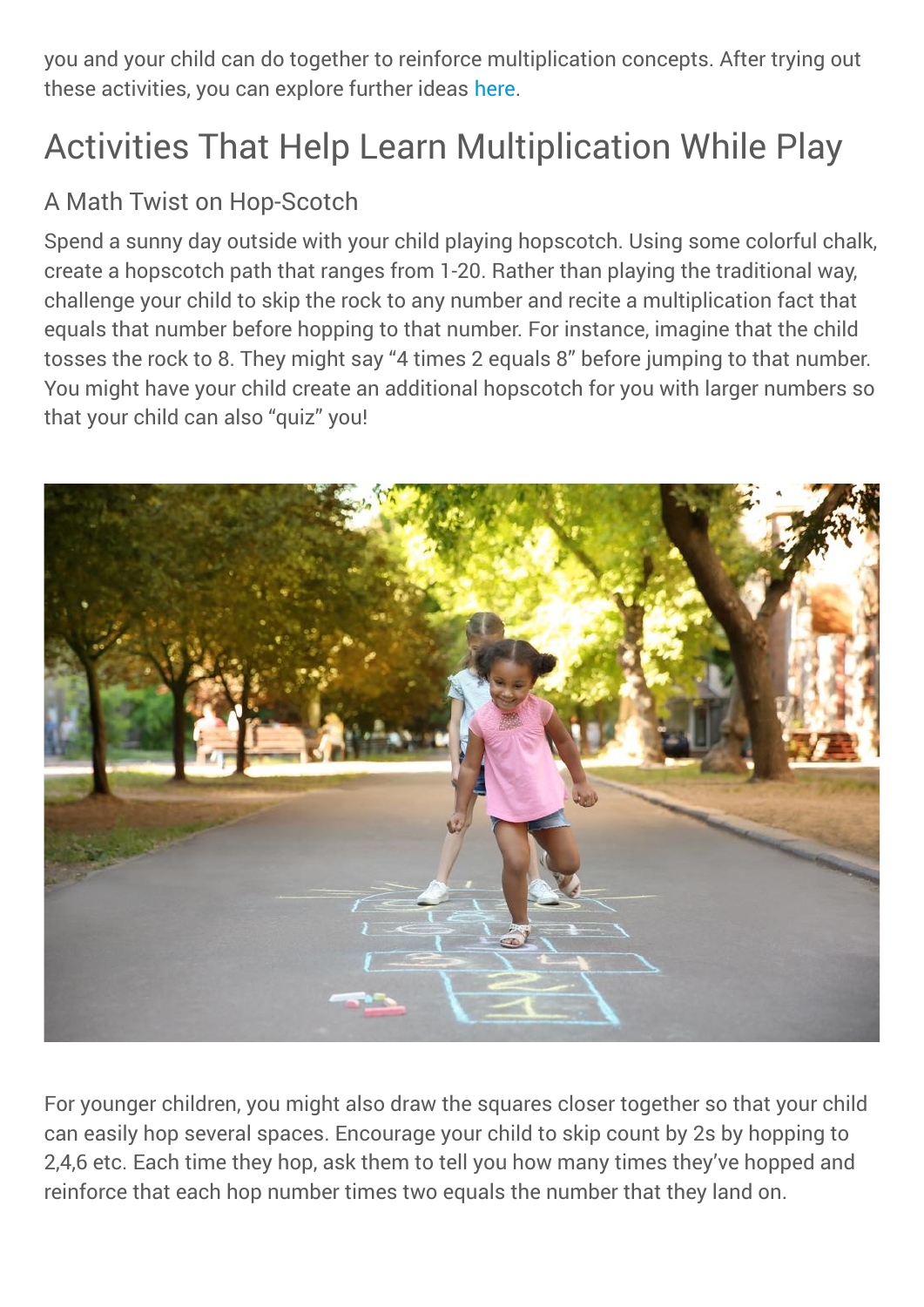### Sorting Groups Game

Reinforce the concept of multiplication as a fast way of counting larger numbers. Start with 5-10 disposable cups and any number of small objects that are easy to count such as paper clips, beans, beads, or buttons. Sort even amounts of the objects into each cup. Then, on a dry erase board or a piece of paper, have your child count the objects in each cup and the amount of cups that there are to form a multiplication sentence using the multiplication sentence, "Number of objects in each cup times amount of cups equals\_\_\_." Have your child count the objects one at a time to show how much easier multiplication can make counting. Write down the amount in each cup using an addition sentence as well so that your child can see how addition is related to multiplication. For example, 2 objects in each cup times 5 cups equals ten, which can be written as 2x5 or  $2+2+2+2+2$ 

## Dollar Store Trip

Who doesn't enjoy a trip to the dollar store? Your child will love buying something with their own money that they've counted themselves. Encourage multiplication skills through skip counting while encouraging independence. Round up your pocket change and encourage your child to count using nickels, dimes, and pennies. Group the pennies by 5s, 10s, 2s, or any other number that you wish in order to "quick count," or skip count, how many there are. Reinforce the multiplication by counting the number of pennies in each group times the amount of groups that there are and then create an addition sentence to reflect the same multiplication sentence. For example, 5 groups of 5 pennies is 25 pennies or 5+5+5+5+5 is equal to 25. This is a hands-on way for your child to see how multiplication is used in everyday life.